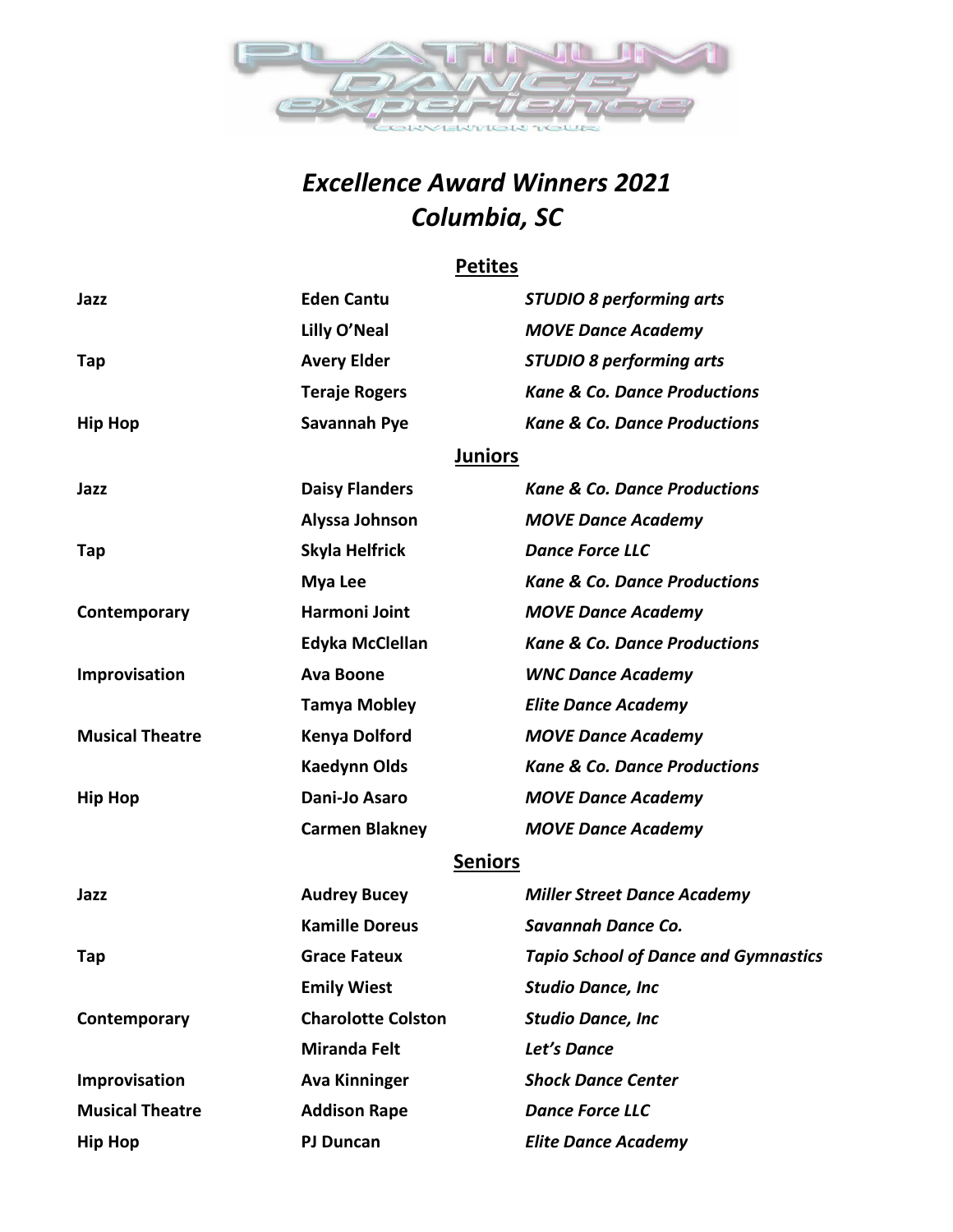

# *Scholarship Award Winners 2021 Columbia, SC*

## **Petites**

| \$25 Gift Certificate         | Ma'Kenzie Beckham     | <b>Kane &amp; Co. Dance Productions</b> |
|-------------------------------|-----------------------|-----------------------------------------|
|                               | <b>Sydney Bryan</b>   | <b>Elite Dance Academy</b>              |
|                               | <b>Avry Crofts</b>    | <b>Elite Dance Academy</b>              |
| <b>Discovery Spotlight GC</b> | Ma'Kenzie Beckham     | <b>Kane &amp; Co. Dance Productions</b> |
|                               | <b>Ellie Gardiner</b> | <b>Elite Dance Academy</b>              |
|                               | Seroyalti Pendergrass | <b>MOVE Dance Academy</b>               |
| <b>Improv Winner</b>          | <b>Aria Fisher</b>    | <b>MOVE Dance Academy</b>               |
|                               | <b>Kyler Johnson</b>  | <b>MOVE Dance Academy</b>               |
| <b>Free Solo Certificate</b>  | Sofia Alvarez         | <b>STUDIO 8 performing arts</b>         |
|                               | <b>Eden Cantu</b>     | <b>STUDIO 8 performing arts</b>         |
| <b>Free PDC Scholarship</b>   | <b>Avery Elder</b>    | <b>STUDIO 8 performing arts</b>         |
|                               | Savannah Pye          | <b>Kane &amp; Co. Dance Productions</b> |

### **Juniors**

| \$25 Gift Certificate         | <b>Kaayden Dixon</b>       | <b>MOVE Dance Academy</b>               |
|-------------------------------|----------------------------|-----------------------------------------|
|                               | Skyla Helfrick             | <b>Dance Force LLC</b>                  |
|                               | <b>Jocelyn McKeone</b>     | <b>STUDIO 8 performing arts</b>         |
| <b>Discovery Spotlight GC</b> | Ariyana Gailliard          | <b>Elite Dance Academy</b>              |
|                               | <b>Kaedynn Olds</b>        | <b>Kane &amp; Co. Dance Productions</b> |
| <b>Improv Winner</b>          | <b>Raegan Washington</b>   | <b>Elite Dance Academy</b>              |
|                               | Izzy Woods                 | <b>Stepping Out Dance Studio</b>        |
| <b>Opening # PDC</b>          | Harmoni Joint              | <b>MOVE Dance Academy</b>               |
|                               | <b>Addison Witherspoon</b> | <b>Elite Dance Academy</b>              |
| <b>Opening # Nationals</b>    | <b>Daisy Flanders</b>      | <b>Kane &amp; Co. Dance Productions</b> |
|                               | <b>Reagan Wilson</b>       | <b>Kane &amp; Co. Dance Productions</b> |
| <b>Free Solo Certificate</b>  | Dani-Jo Asaro              | <b>MOVE Dance Academy</b>               |
| <b>Free PDC Scholarship</b>   | Alyssa Johnson             | <b>MOVE Dance Academy</b>               |
|                               | Edyka McClellan            | <b>Kane &amp; Co. Dance Productions</b> |